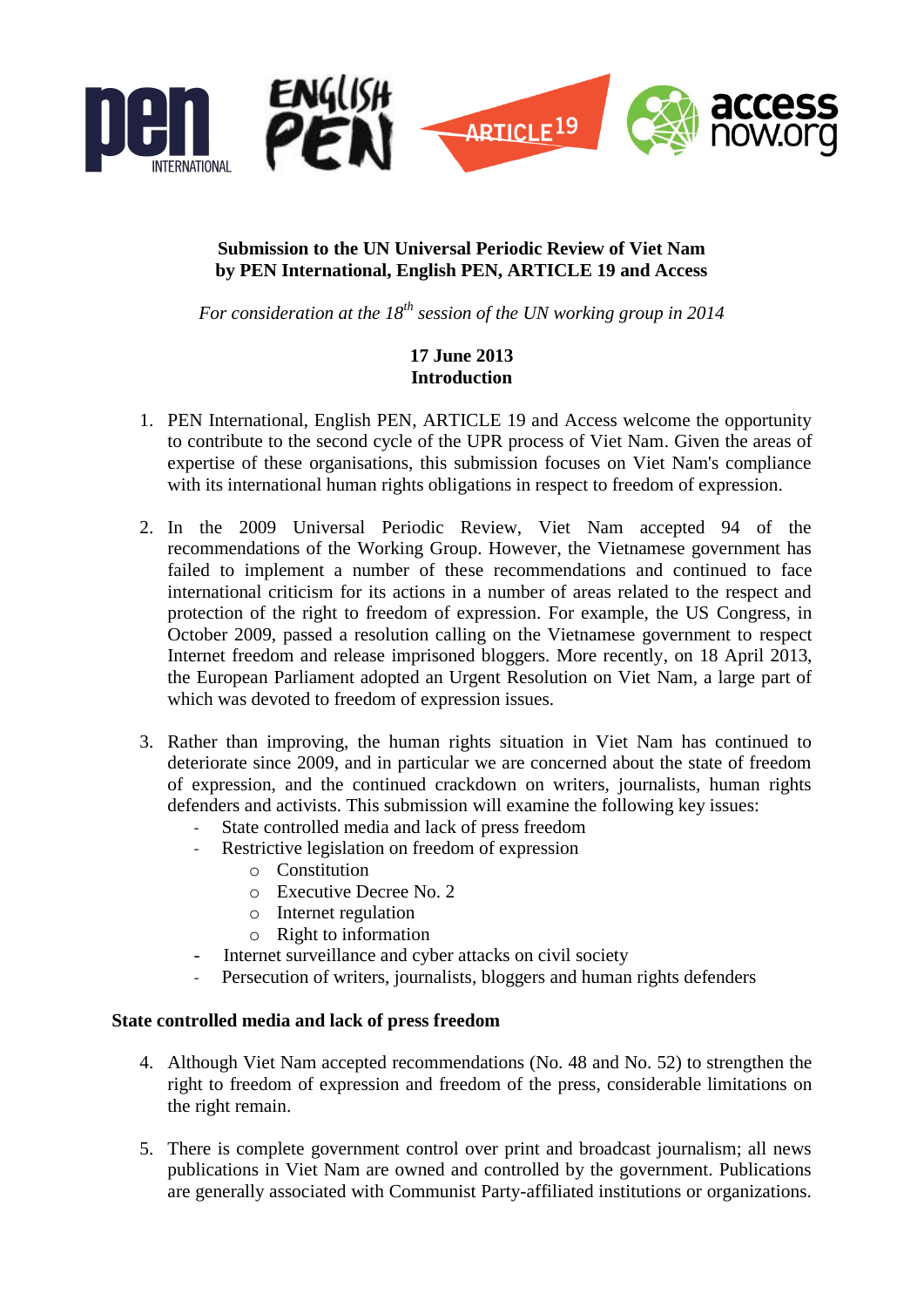Editors are summoned for regular [meetings](http://www.cpj.org/reports/2012/05/10-most-censored-countries.php#runners-up) with the Central Propaganda Department (CPD) officials who set their weekly news agendas. At the same closed-door meetings, authorities review newspapers' coverage of the previous week, reprimanding editors who published unapproved content.

- 6. According to editors and reporters familiar with the CPD's guidelines, [forbidden](http://www.cpj.org/2011/08/vietnamese-blogger-handed-harsh-prison-sentence.php) [topics](http://www.cpj.org/2011/08/vietnamese-blogger-handed-harsh-prison-sentence.php) include the activities of political dissidents and activists, high-level official [corruption,](http://www.cpj.org/2012/01/vietnamese-police-arrest-journalist-who-covered-co.php) factional divisions inside the Communist Party, human rights issues, anti-China [sentiments](http://www.cpj.org/2012/07/blogger-harassed-briefly-detained-by-police-in-vie.php) or protests, and any mention of ethnic differences between the country's once divided northern and southern regions, among others. As economic growth has recently started to slow, the list of forbidden topics has expanded to include criticism of the government's economic management, [land](http://www.cpj.org/blog/2012/05/attack-shows-all-reporters-at-risk-in-vietnam.php) [conflicts](http://www.cpj.org/blog/2012/05/attack-shows-all-reporters-at-risk-in-vietnam.php) between the government and local communities, and the business dealings of the Prime Minister's daughter.
- 7. The government does not acknowledge maintaining a formal blacklist of local journalists who have either flouted the CPD's directives or who are believed to have ties to political dissidents; however, journalists have insisted that such a list exists.

### **Restrictive legislation on freedom of expression**

8. Although Viet Nam accepted recommendations to reform its law in accordance with international human rights law (No. 10 and No. 38), it failed to do so in relation to a number of laws, including in relation to the Internet (No. 47).

#### *Constitution*

- 9. Viet Nam is in the process of amending its Constitution. We welcome this process, and in particular commend the government's decision to publically circulate the Draft Constitution for open consultations. The proposed revisions include some positive features, namely affirming the respect for and guarantee of human rights, including the addition of new rights such as the right to enjoy and participate in cultural life (Article 44) and the freedom to choose one's language of communication (Article 45).
- 10. The Draft Constitution gives only limited protection to the right to freedom of expression and information. Article 26 of the Draft Constitution provides rudimental protection of many distinct rights (freedom of opinion, freedom of speech, right to information, right to assembly and association and right to strike), without adequate protection given to each. We observe that the right to freedom of opinion should be protected without qualification and no law or constitutional provision should permit limitations on the right to hold an opinion. Moreover, in the Draft Constitution, the enjoyment of these rights is limited to citizens, which is also in violation of international standards.
- 11. Moreover, Article 15 of the Draft Constitution provides that all human rights may be restricted "in case of necessity for the purpose of national defence, national security, social order, ethics and community's health" (Article 15.2). This broad restriction does not comply with international standards, under which any limitations must be: provided for by law, pursue a legitimate aim, and be necessary and proportionate.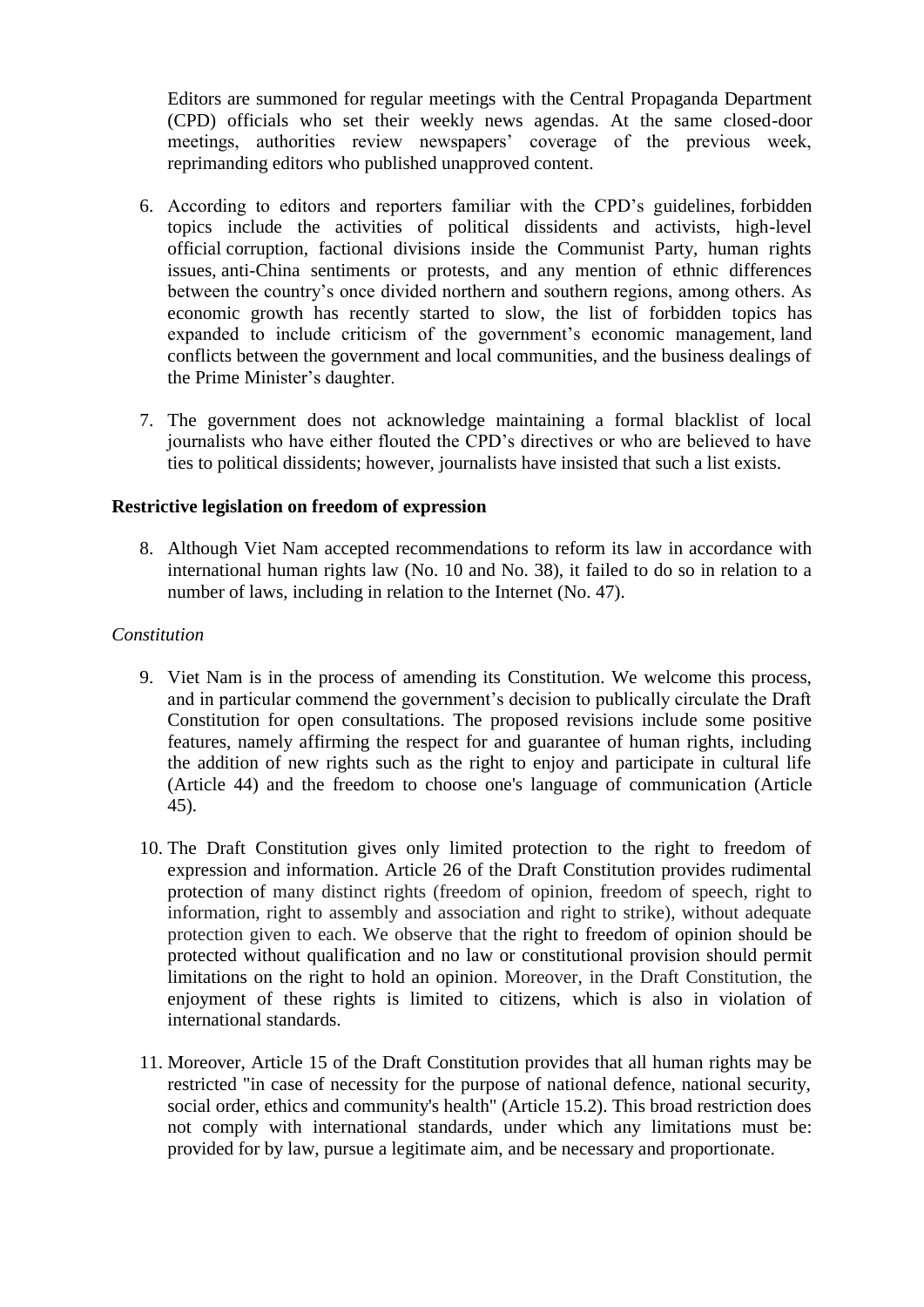- 12. The Draft Constitution also contains broad and ill-defined restrictions on the "misuse" of religious freedom, human rights, and the right to lodge complaints against the state. These ambiguous qualifications on the enjoyment of human rights do not comply with international standards.
- 13. We also note that Viet Nam has not ratified the Optional Protocol to the ICCPR. Ratification of this instrument would give the Human Rights Committee, the treaty monitoring body for the ICCPR, the competence to receive individual complaints regarding Viet Nam's compliance with its obligations under the ICCPR.

*Executive Decree No. 2*

14. Executive Decree No. 2 of 2011 on Administrative Responsibility for Press and Publication Activities, issued on 6 January 2011, gives authorities greater powers to penalize journalists, editors, and bloggers who report on issues deemed as sensitive to national security. It introduces fines for journalists who refuse to divulge their news sources or publish articles under pseudonyms. The Decree uses wide and arbitrary language, for example rules restricting the circulation on the Internet of materials "that encourage superstition, bad tradition and social evils." The Decree also overburdens media workers with a regime of unnecessary registration, sanctions, bans and censorship. The Decree makes sharp distinctions between the rights of journalists accredited to the government versus independent bloggers, online reporters, and freelancers (Article 5), and imposes fines for actions such as the intimidation of reporters and unlawful seizure of their properties, however the protections notably do not extend to unaccredited reporters (Article 6).

#### *Internet regulation*

15. Since the first UPR cycle, the Vietnamese government have expanded its efforts to control the Internet. For example, a new draft executive decree proposed in April 2012, the Decree on Management, Provision and Use of Internet Services and Information on the Network aims to force foreign Internet companies like Facebook and Google to cooperate with authorities and require them to locate offices or appoint representatives in Viet Nam. (Only Yahoo! currently maintains an office in the country.) It would also require all Internet-related companies based in Viet Nam to house their servers in the country, a requirement that anonymous bloggers fear would jeopardize the security of their IP addresses. If the decree is enacted, it would make a wide range of intermediaries, including Internet Service Providers (ISPs), social media networks, interactive message boards, and individual blogs liable for thirdparty content, and those found to commit violations could face heavy penalties.

#### *Right to information*

16. Viet Nam accepted recommendations to guarantee in law the right to receive, seek and impart information (No. 45 and No. 46). We applaud the Vietnamese government's efforts in drafting a new law on access to information since January 2009, however it has not yet been passed or implemented.

#### **Internet surveillance and cyber attacks on civil society**

17. Moreover, the Vietnamese authorities have engaged in both covert and open online surveillance and controls. In 2009, it was discovered that one of the most widely used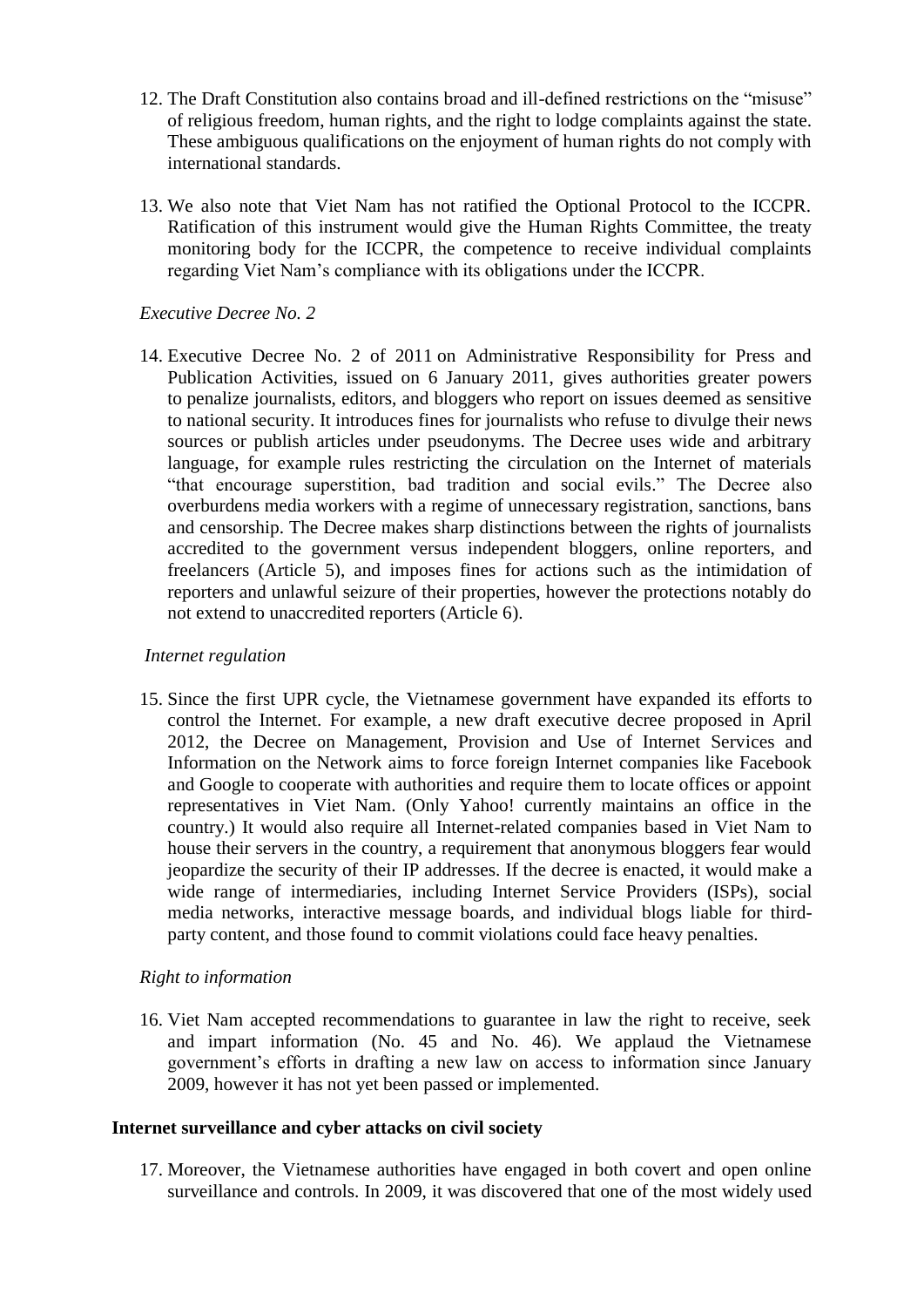pieces of software for Vietnamese computer users, VPSKeys (a utility that allows Vietnamese characters to be entered on a standard keyboard), had been infected with malware. The software had been altered to allow remote groups to spy on the computer owner's key-presses, as well as hijack the host's Internet connection to participate in coordinated attacks on external websites. The Vietnamese authorities denied any involvement in the malware, but it is notable that the websites targeted were those critical of bauxite mining in Viet Nam, a particularly sensitive topic for the Vietnamese government.

- 18. The Vietnamese government has also engaged in open surveillance and monitoring of Internet traffic. Since 2009, the authorities have monitored Internet traffic at the international Internet gateways into Viet Nam, which are operated by the country's 15 or so private and government-run ISPs. Privately and publicly managed Internet cafés were required to check and record photo identification and store information about their customers' online activities. In October 2009, the government's telecommunications and media department installed in 300 Internet cafés in Hanoi new software designed to record and send reports to officials when users visited banned websites. According to local news reports, Department Director Pham Quoc Ban said that once the software was successfully tested, it would be extended to 3,000 more cafés across the city.
- 19. On 19 August 2009, Yahoo!'s 360° blog service, a platform that was immensely popular among Vietnamese bloggers, was closed down partially because it maintained its servers outside the country in Singapore. Yahoo! launched a new blogging service, 360° Plus, with servers inside Viet Nam. Bloggers concerned about maintaining anonymity moved to other foreign-hosted platforms, including WordPress and Blogspot, as well as social networking sites Facebook and Multiply. Facebook became inaccessible to many in late 2010, according to widespread reports, but the government denied involvement. The decision came after Deputy Minister of Information and Communication Do Quy Doan said that his ministry would seek the assistance of Google and Yahoo! to "regulate" the content of blogs and Web sites.
- 20. Vietnamese civil society organizations and actors -- including independent media, human rights defenders, and citizen activists – come under a variety of attacks online by pro-government actors. The tactics used have changed over time -- initially focusing on targeting the email accounts of activists for compromise and takeover, and have evolved into more sophisticated attacks such as broad phishing, malware, and fake domain attacks. The implications of these attacks extend beyond the immediate actors they target, and more broadly hinder access to information, freedom of association, and freedom of expression for people in Viet Nam.
- 21. Denial-of-service (DoS) attacks make a website or web-based services inaccessible for the general populace, and is a tactic utilized by pro-government actors to silence independent media organizations, activists, and human rights defenders in Viet Nam. Besides infringing upon the right to freedom of expression of these actors, DoS attacks harm all Internet users in Viet Nam by denying people in the country the right to access information on the targeted sites. This silencing of political information is a direct violation of activists' freedom of expression and the right to receive information.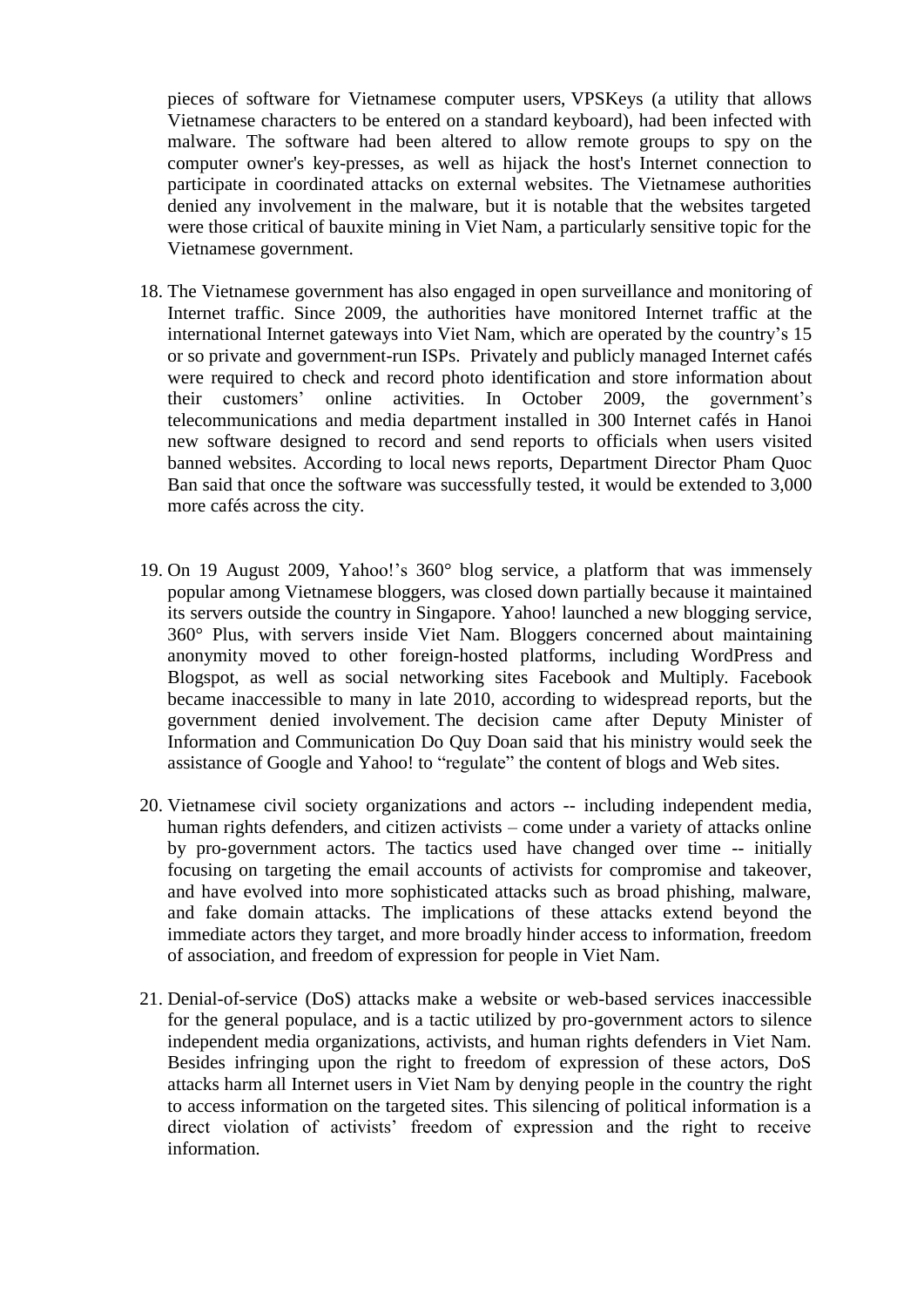- 22. Civil society organizations and activists in Viet Nam have also been subject to account takeovers, often used in combination with other attacks. Stemming from fake domains or spear-phishing emails, these tactics are used to breach an Internet user's digital security in order to steal or read private account information. Phishing functions by establishing fake domains that collect account information or by sending emails attached with documents infected with malware. If the recipient accesses the malware-laden documents, his or her computer becomes compromised and third parties can obtain access to the individual's computer and files.
- 23. Malware targeting civil society actors in Viet Nam has become an increasing problem. In May 2013, it was revealed there were FinFisher servers in Viet Nam. FinFisher surreptitiously adds malware to mobile phones and computers through compromised documents and software updates, allowing the Vietnamese government to monitor communications and extract information including contacts, text messages, and emails. Such malware is an arbitrary interference on individuals' rights to privacy. In addition, popular websites for activists, such as blogs and independent media websites, have in particular been targeted to spread malware (known as watering hole attacks). Influential Vietnamese blogger Truong Duy Nhat was arrested on 26 May 2013, and after his arrest, visitors to his website would receive malware surreptitiously downloaded and installed onto their computers.
- 24. Website defacement has been used in Viet Nam as a tactic to suppress speech and influence public opinion. By changing the content of a website – such as an independent media website – without the website owners' permission, attackers can promote alternative views to the original website. This use of website defacement attempts to delegitimize independent media organizations and human rights activists, and interferes with the right of individuals in Viet Nam to receive information, and may hinder the right to freedom of association.
- 25. Fake Domain attacks have also become a popular tactic in Viet Nam. Fake domain attacks can take on several forms; they can mirror the exact information of a legitimate, targeted domain but serve malware, or they can falsely act as the legitimate, targeted domain and alter the content and views expressed on a website. In Viet Nam, we have seen the first category of fake domain attacks to be most prevalent, with similar negative impacts on rights as malware. This practice has the effect of violating the right of individuals in Viet Nam to privacy, hinder freedom of expression and reduce access to information.

#### **Persecution of writers, journalists, bloggers and human rights defenders**

- 26. Viet Nam accepted recommendations (No. 41 and No. 49) to take action to increase the accountability of State authorities for protection of human rights defenders as well as to review it Penal Code to limit its arbitrary interpretation by judges (No. 11). Nevertheless, arbitrary arrests and detentions of individuals exercising their right to freedom of expression persist.
- 27. The Vietnamese government has frequently used Article 88 of the Penal Code, "conducting propaganda against the Socialist Republic of Viet Nam", to arbitrarily imprison writers, bloggers, critics, and activists, and Article 79, "carrying out activities aimed at overthrowing the government," to silence critics. Article 88 calls for punishment of between 3-20 years in prison for such acts as "propaganda", "circulating documents or cultural products", or "psychological warfare" against the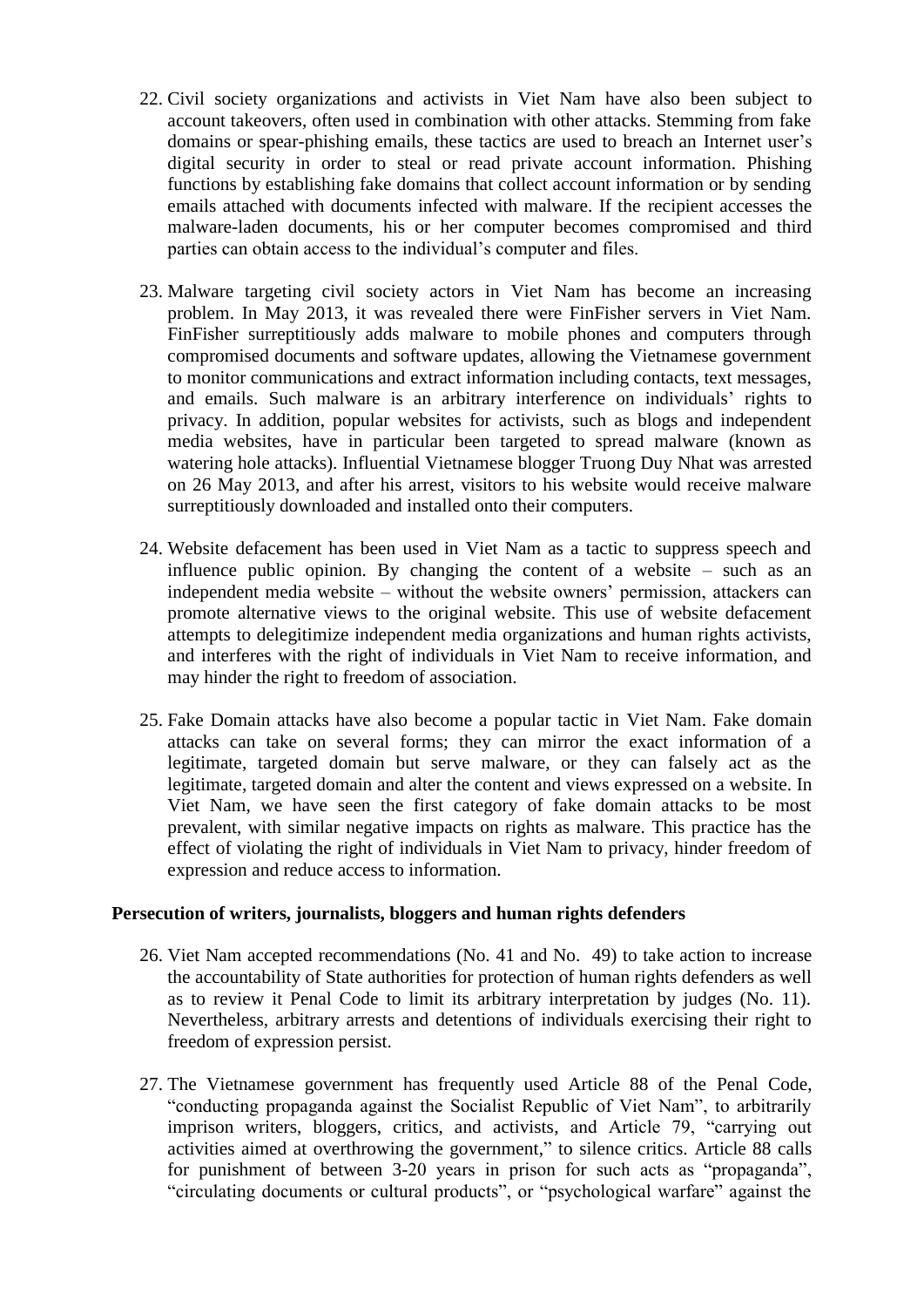government. In 2011 alone, the Vietnamese authorities used Article 88 of the Penal Code to convict at least 10 bloggers and activists for expressing their views. Article 79 specifically makes it a criminal offence to "carry out activities, establish or join organizations with intent to overthrow the people's administration". Those convicted under Article 79 may face anything from five years to life in prison.

- 28. There have been at least 40 cases of writers, journalists and bloggers serving sentences ranging from 2-16 years for their peaceful activism and critical writings. The number of writers arbitrarily detained in Viet Nam has more than tripled since 2009, while 24 of these cases were sentenced under Article 88 of the Penal Code ("Conducting propaganda against the Socialist Republic of Viet Nam") and 13 cases under Article 79 of the Vietnamese Penal Code ("attempting to overthrow the government").
- 29. There are serious concerns about the ill-treatment of prisoners in detention, including orchestrated attacks, lack of medical care, and unfair trials. There is also widespread surveillance and harassment of dissident writers and their families, particularly whilst serving probationary sentences. For example,
	- A distinguished writer, novelist, poet, essayist and activist, and former editor of the underground dissident magazine *To Quoc (Fatherland),* Tran Khai Thanh Thuy has been under heavy surveillance and harassment since September 2006 for her critical writings published online. She had repeatedly been denounced and humiliated in public meetings organized by the Vietnamese authorities, and her home was attacked by mobs who called her a traitor and a prostitute and threatened to beat her. The police refused to protect her, calling for her to abandon her activism to ensure her safety. She was arrested on 8 October 2009 after she publicly expressed her support for six dissidents facing trial. Thanh Thuy was sentenced to three and a half years in prison on 5 February 2010 under Article 104 of the Penal Code at a trial, which lasted less than one day and did not comply with international standards of fairness. She was released on 5 July 2011 on condition that she accepted forced exile in the United States. She was forced to leave behind almost all of her personal items at the prison, including poetry written in detention, and was permitted less than 20 minutes to say good-bye to her husband. She suffers from long-term health problems as a result of ill-treatment and lack of medical care during her time in prison.
	- Another artist facing prosecution is a poet Bui Chat, a member of the poetry movement known as 'Open Your Mouth' (whose members write poetry using street language, and their mission is to shock and offend, and self-publish their work as it was unacceptable to state publishing houses). Their poetry meetings gained great popularity in Saigon but were then banned by the Vietnamese government. Bui Chat was later arrested, as he returned from Buenos Aires where he had travelled to receive the International Publisher's Association (IPA) Freedom to Publish Award 2011. He was released two days later, on 2 May 2011, but has remained under heavy surveillance. He was briefly detained again on 5 June 2011 and held for twenty-four hours, apparently in order to prevent him from attending an award ceremony at the Swedish Embassy in Viet Nam. On 7 June 2011, four unknown assailants reportedly assaulted him whilst he was on his way home. He is currently unable to find permanent residency or employment as a result of government harassment.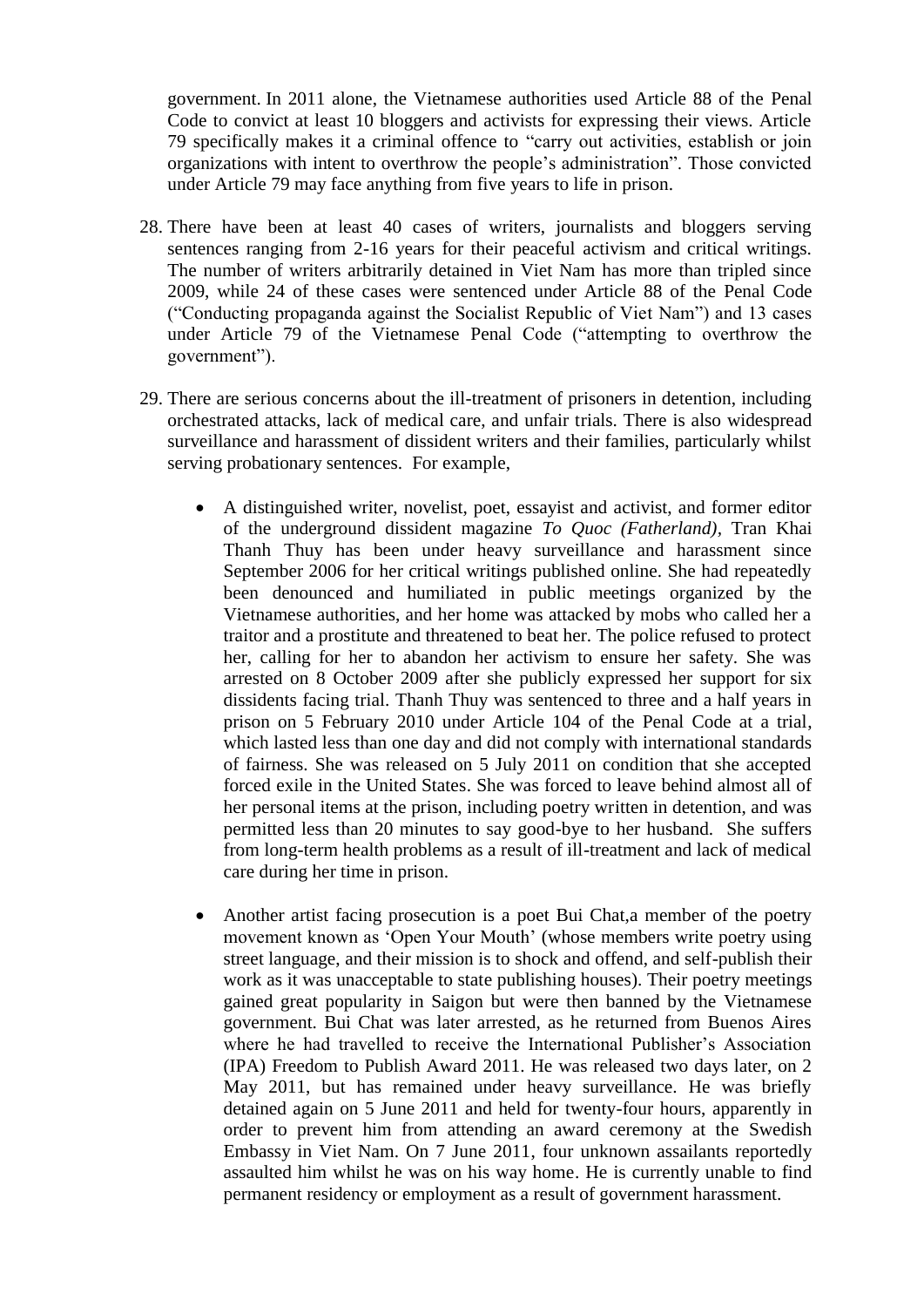- Writer and human rights activist Ho Thi Bich Khuong was arrested on 15 November 2011, and the next month was convicted of 'Conducting propaganda against the Socialist Republic of Viet Nam' under Article 88 of the Penal Code, at Nghe An People's Court. Ho's writings urged the release of prisoners of conscience and political detainees, and promote freedom of expression, religion and association. The prosecution alleged that Ho and Nguyen Trung Ton, a priest and fellow activist, had been collecting documents and writing several online articles which tarnished the reputation of the Socialist Republic of Viet Nam. Ho was also accused of giving interviews to foreign radio stations criticizing the government's abuse of power and belonging to illegal human rights organizations. During the trial, she openly criticized the Communist Party. This was the third time that Ho had been arrested for her human rights work. Prior to this latest incarceration, she had also been attacked, threatened and subject to other brief detentions. There are concerns that Ho's health is deteriorating as a result of the conditions of her detention. According to her family, Ho is said to have been attacked on various occasions by other inmates, orchestrated by prison authorities.
- Blogger Ta Phong Tan was arrested on 5 September 2011 and sentenced on 24 September 2012 to ten years in prison for 'conducting propaganda against the state' under article 88 of the Penal Code for her online writings for the banned website *Free Journalist Club (Cau Lac Bo Nha Bao Tu Do*) which she cofounded, and her own blog. She is known for her articles about corruption, abuse of power, land grabbing, among other issues. Her articles have been published in many mainstream media outlets in Viet Nam, including *Tuoi Tre (Youth), Nguoi Lao Dong (Labourer), Viet Nam net,* and the Vietnamese Service of the BBC*.* Her trial was repeatedly postponed, and did not comply with international standards of fairness. On 30 July 2012 her mother died after self-immolating outside government buildings in protest at her daughter's detention, after months of harassment from public security officials.
- In January 2013, 13 bloggers and activists primarily belonging to the Redemptorist group of the Catholic Church were convicted by a People's court under Article 79 of the Vietnamese Penal Code on charges of "attempting to overthrow the government".

#### **Recommendations:**

30. Ratification of international instruments:

- Ratify the Optional Protocol to the ICCPR to give the Human Rights Committee the competence to receive individual complaints regarding Viet Nam's compliance with its obligations under the ICCPR.
- 31. State controlled media and lack of press freedom:
	- Relinquish state control over the entire country's media, and create an enabling environment for the development of independent and pluralistic media.
	- Refrain from dictating the media agenda through the CPD.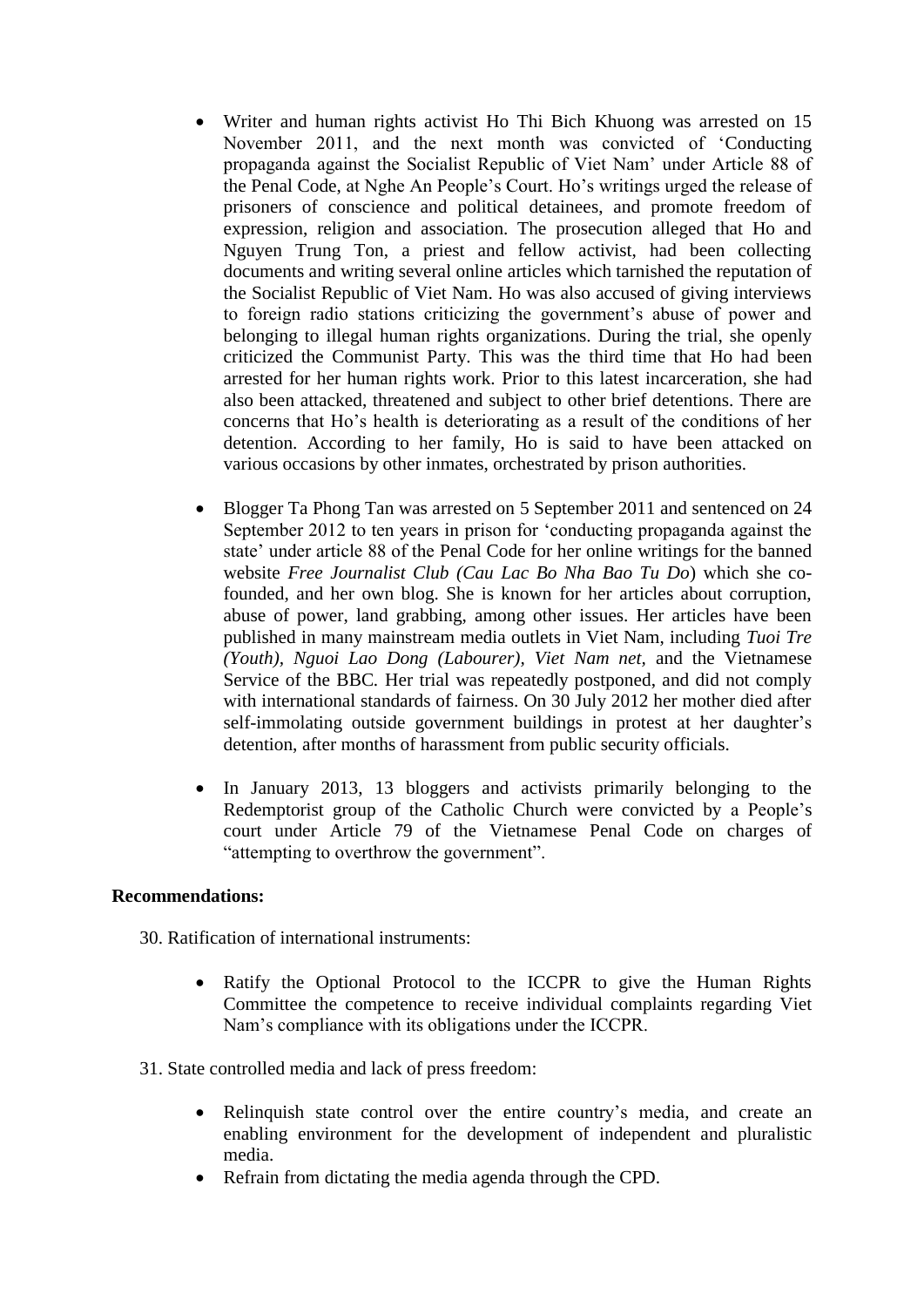- Refrain from persecuting journalists who do not comply with the CPD's requirements.
- 32. Restrictive legislation on freedom of expression:
	- Remove or clarify ambiguous and illegitimate qualifications on human rights protections in the constitution and in national laws.
	- Reform laws that restrict the right to freedom of expression to ensure they are: provided by law, pursue a legitimate aim, and are necessary in a democratic society.
	- Ensure that all new legislation or amendments to existing laws meet international standards on freedom of expression.
	- Amend the proposed Constitution in order to fully protect human rights, and separate and comprehensive protections should be given to the rights to: i) freedom of opinion; ii) freedom of expression; iii) access to information; iv) freedom of the press, and v) freedom of peaceful assembly and of association. In particular:
		- o The right to freedom of expression must be interpreted broadly and specify that the right includes the freedom to seek, receive and impart information.
		- o The right to "be informed" should be reformulated to expressly protect the "right to access information."
		- o The right to "assemble" should be reformulated as the "right to freedom of peaceful assembly," to reflect Article 21 of the ICCPR. The Constitution should establish a presumption in favour of holding an assembly.
		- o The right to "freedom of the press" should include protections for media freedom and independence online as well as offline; guarantee editorial independence; protect the right of journalists to protect their sources; protect print and online media from any licensing or registration requirement; and provisions to guarantee the independence and pluralism of the broadcasting media sector.
	- Adopt a comprehensible law on access to information that fully complies with international standards in this area.
- 33. Persecution of writers, journalists, bloggers and human rights defenders:
	- Refrain from harassing, threatening, criminalising or arresting writers, journalists, bloggers, political activists and other human rights defenders for reasons connected to their peaceful activities, including the legitimate exercise of their freedom of expression rights.
	- Release writers, journalists, bloggers, political activists and other human rights defenders currently in detention for reasons connected to their peaceful activities, including the legitimate expression of their views.

34. Internet surveillance and cyber attacks on civil society:

- Repeal laws which place heavy restrictions on online anonymity, and which require ISPs to constrain freedom of expression.
- End the arbitrary surveillance of Internet users in Viet Nam.